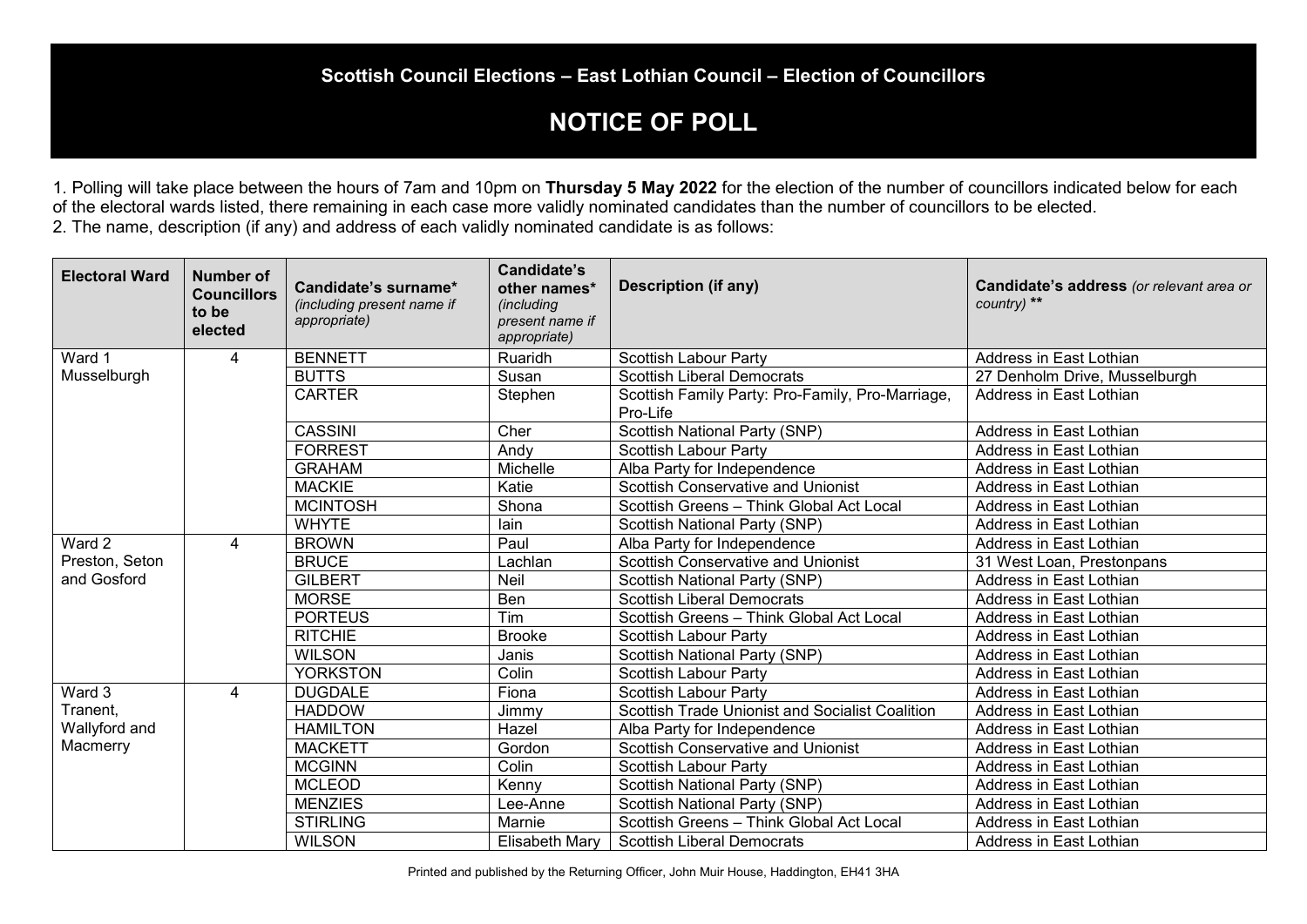#### **Scottish Council Elections – East Lothian Council – Election of Councillors**

# **NOTICE OF POLL**

| <b>Electoral Ward</b>    | <b>Number of</b><br><b>Councillors</b><br>to be<br>elected | Candidate's surname*<br>(including present name if<br>appropriate) | <b>Candidate's</b><br>other names*<br>(including<br>present name if<br>appropriate) | <b>Description (if any)</b>                                  | Candidate's address (or relevant area or<br>country) ** |
|--------------------------|------------------------------------------------------------|--------------------------------------------------------------------|-------------------------------------------------------------------------------------|--------------------------------------------------------------|---------------------------------------------------------|
| Ward 4                   | 3                                                          | <b>ALLAN</b>                                                       | Liz                                                                                 | Scottish National Party (SNP)                                | Address in East Lothian                                 |
| North Berwick<br>Coastal |                                                            | <b>CARTER</b>                                                      | Alison                                                                              | Scottish Family Party: Pro-Family, Pro-Marriage,<br>Pro-Life | Address in East Lothian                                 |
|                          |                                                            | <b>COTTRELL</b>                                                    | Jacq                                                                                | <b>Scottish Green Party</b>                                  | Address in East Lothian                                 |
|                          |                                                            | <b>COWEN</b>                                                       | George Henry                                                                        | <b>UKIP</b>                                                  | 39 Muirfield Crescent, Gullane                          |
|                          |                                                            | <b>FINDLAY</b>                                                     | Jeremy                                                                              | <b>Scottish Conservative and Unionist</b>                    | Address in East Lothian                                 |
|                          |                                                            | LOCKHART-HUNTER                                                    | Judy                                                                                | <b>Scottish Conservative and Unionist</b>                    | Address in East Lothian                                 |
|                          |                                                            | <b>MCFARLANE</b>                                                   | Carol                                                                               | <b>Scottish Labour Party</b>                                 | 13 St Andrew Street, North Berwick                      |
|                          |                                                            | <b>SMITH</b>                                                       | <b>Stuart</b>                                                                       | <b>Scottish Liberal Democrats</b>                            | Address in East Lothian                                 |
| Ward 5                   | 4                                                          | <b>AKHTAR</b>                                                      | Shamin                                                                              | <b>Scottish Labour Party</b>                                 | 35 Limekilns, Pencaitland                               |
| Haddington and           |                                                            | <b>BARRETT</b>                                                     | David                                                                               | Independent                                                  | Address in East Lothian                                 |
| Lammermuir               |                                                            | <b>CRAWFORD</b>                                                    | <b>Stuart</b>                                                                       | <b>Scottish Liberal Democrats</b>                            | 19 Hailes Green, Mill Wynd, Haddington                  |
|                          |                                                            | <b>DAVIES</b>                                                      | Morgwn                                                                              | Alba Party for Independence                                  | 17 Somnerfield Court, Haddington                        |
|                          |                                                            | <b>MACGREGOR</b>                                                   | Graeme                                                                              | <b>Scottish National Party (SNP)</b>                         | Address in East Lothian                                 |
|                          |                                                            | <b>MCGUIRE</b>                                                     | George                                                                              | Scottish Conservative and Unionist                           | Address in East Lothian                                 |
|                          |                                                            | <b>MCMILLAN</b>                                                    | John                                                                                | <b>Scottish Labour Party</b>                                 | 4 Mill Court, Mill Wynd, Haddington                     |
|                          |                                                            | <b>SWAILES</b>                                                     | Jackie                                                                              | Scottish Greens - Think Global Act Local                     | Address in East Lothian                                 |
|                          |                                                            | <b>TROTTER</b>                                                     | Tom                                                                                 | Scottish National Party (SNP)                                | 68 Davidson Terrace, Haddington                         |
| Ward 6<br>Dunbar and     | $\overline{3}$                                             | <b>ANDERSON</b>                                                    | Timothy                                                                             | Scottish Family Party: Pro-Family, Pro-Marriage,<br>Pro-Life | Address in East Lothian                                 |
| East Linton              |                                                            | <b>BELL</b>                                                        | Jacquie                                                                             | <b>Scottish Liberal Democrats</b>                            | Braeside, 2 High Street, Belhaven,<br>Dunbar            |
|                          |                                                            | <b>COLLINS</b>                                                     | Donna                                                                               | <b>Scottish Conservative and Unionist</b>                    | Address in East Lothian                                 |
|                          |                                                            | <b>HAMPSHIRE</b>                                                   | Norman                                                                              | <b>Scottish Labour Party</b>                                 | 26 Salisbury Walk, Dunbar                               |
|                          |                                                            | <b>JAMES</b>                                                       | Mark                                                                                | Scottish Greens - Think Global Act Local                     | Address in East Lothian                                 |
|                          |                                                            | <b>JARDINE</b>                                                     | Lyn                                                                                 | <b>Scottish National Party (SNP)</b>                         | Address in East Lothian                                 |
|                          |                                                            | <b>THACKER</b>                                                     | Cris                                                                                | Independence for Scotland Party                              | 6 St. John Street, Spott                                |